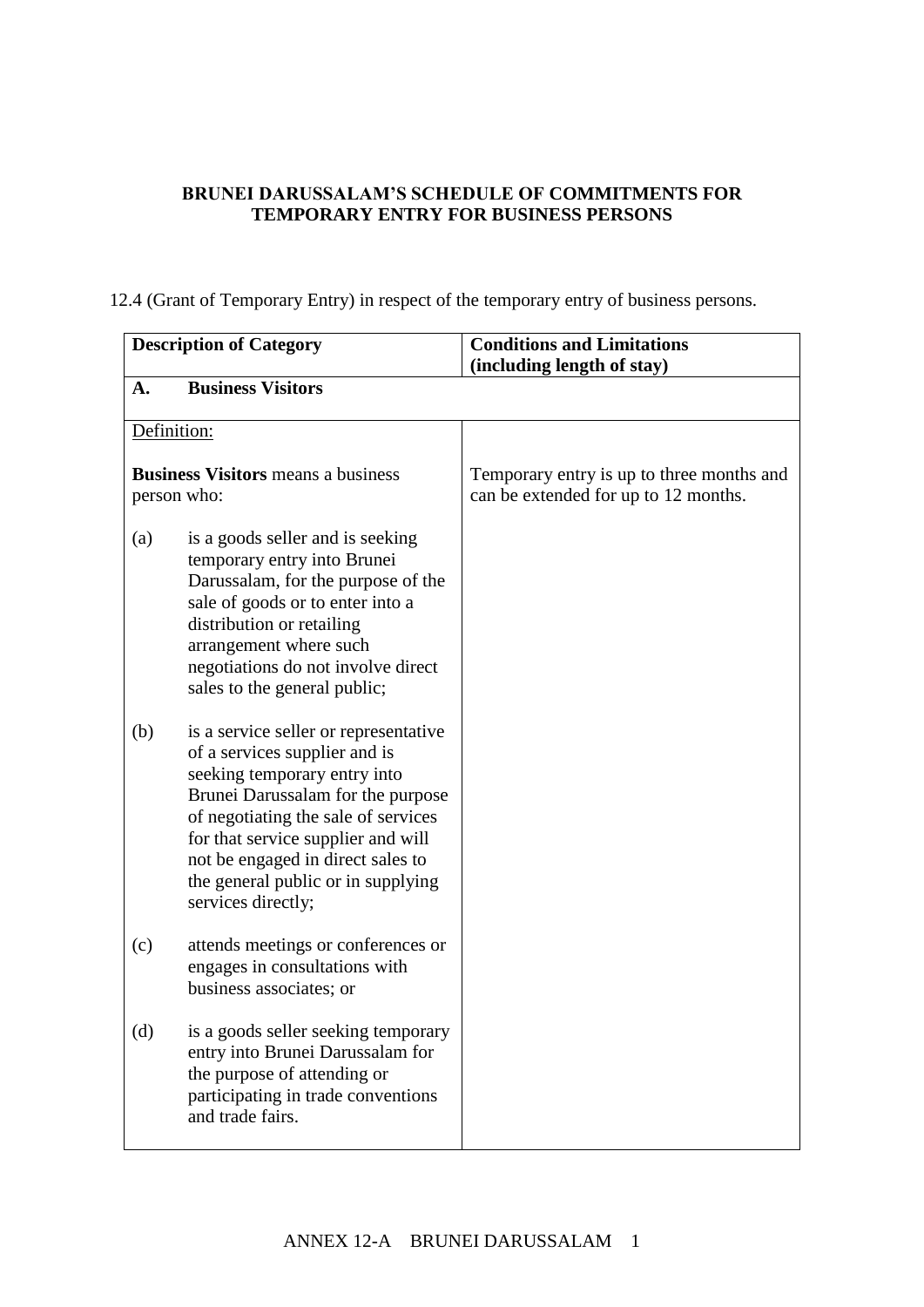ANNEX 12-A BRUNEI DARUSSALAM 2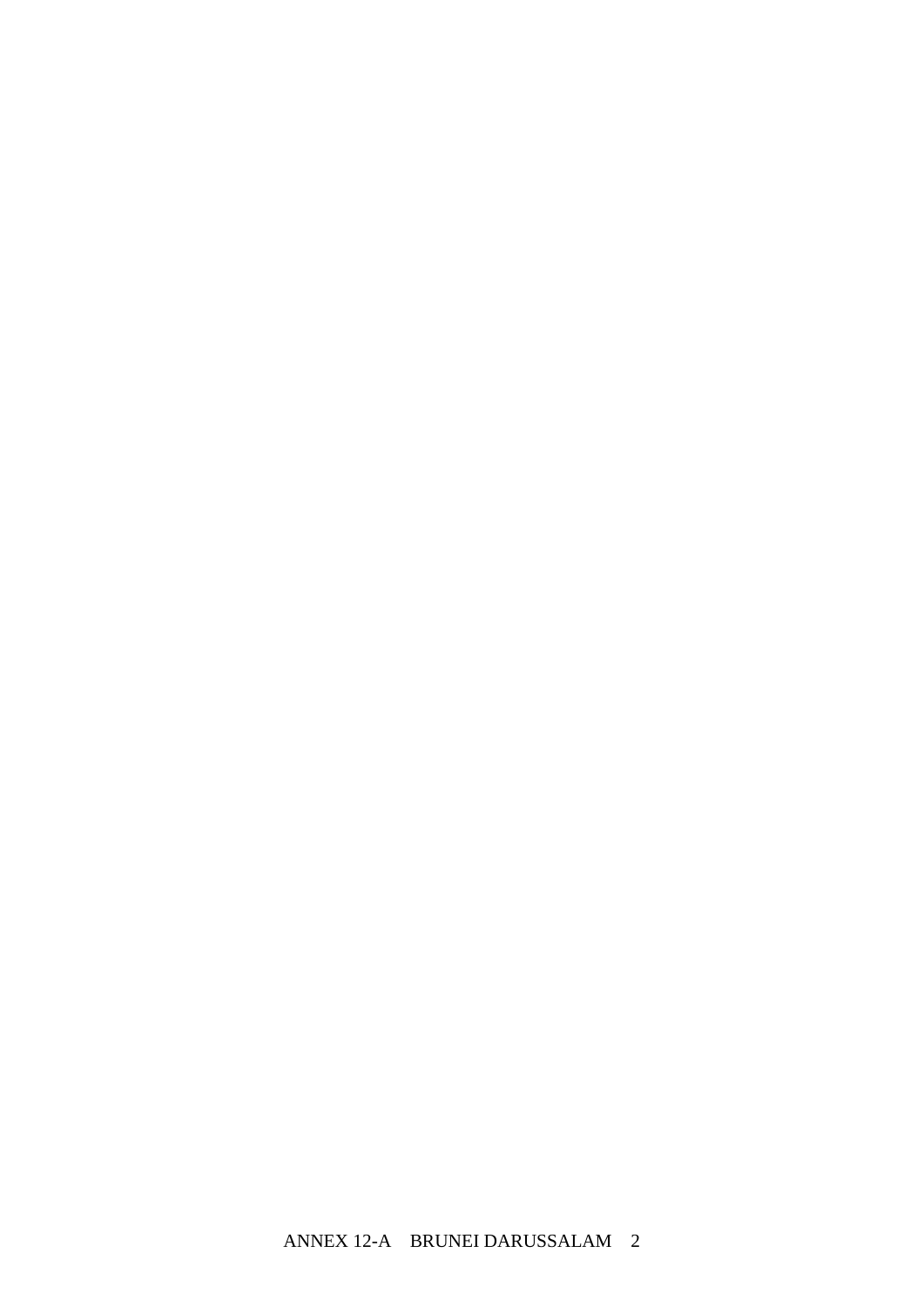| <b>Description of Category</b> | <b>Conditions and Limitations</b> |
|--------------------------------|-----------------------------------|
|                                | $\int$ (including length of stay) |

## **C. Intra-Corporate Transferees**

Brunei Darussalam shall, upon application, grant the right of entry and temporary stay to the accompanying spouse and dependants of a business person of another Party.

Subject to laws, regulations and policies, Brunei Darussalam shall grant accompanying spouses of another Party with the right to work, as defined in the Professional category in this Schedule of Specific Commitments, where that Party has also made a commitment in its schedule for spouses of Professionals or an equivalent category.

| Definition:                                                                                                                                                                                                                                                                                                                                                                                                                                                                                                                                                                                                                                                                                                                                                |                                                                                                                                                                                                                                                                                                                                                                                                                       |
|------------------------------------------------------------------------------------------------------------------------------------------------------------------------------------------------------------------------------------------------------------------------------------------------------------------------------------------------------------------------------------------------------------------------------------------------------------------------------------------------------------------------------------------------------------------------------------------------------------------------------------------------------------------------------------------------------------------------------------------------------------|-----------------------------------------------------------------------------------------------------------------------------------------------------------------------------------------------------------------------------------------------------------------------------------------------------------------------------------------------------------------------------------------------------------------------|
| <b>Intra-Corporate Transferees (ICTs)</b><br>means a Manager, Executive or<br>Specialist:                                                                                                                                                                                                                                                                                                                                                                                                                                                                                                                                                                                                                                                                  | Temporary entry is limited to a three year<br>period that may be extended for up to two<br>additional years for a total term not to<br>exceed five years.                                                                                                                                                                                                                                                             |
| who is an employee of a firm<br>(a)<br>through a branch, subsidiary or<br>affiliate established in Brunei<br>Darussalam; and                                                                                                                                                                                                                                                                                                                                                                                                                                                                                                                                                                                                                               | Temporary entry of spouses and<br>dependants of ICTs is for the same period<br>as the business persons concerned.                                                                                                                                                                                                                                                                                                     |
| who have been in the prior employ<br>(b)<br>of their enterprise outside Brunei<br>Darussalam for a period of not less<br>than one year immediately<br>preceding the date of their<br>application for admission.                                                                                                                                                                                                                                                                                                                                                                                                                                                                                                                                            | Subject to laws, regulations and policies<br>for spouses and dependants working as<br>professionals supplying highly specialised<br>services and core services in the energy<br>sector the right to work is up to two years.<br>Extensions are possible but may be subject<br>to economic needs test.                                                                                                                 |
| (1)<br>For the purposes of this definition,<br>Manager means a business person within<br>an organisation who primarily directs the<br>organisation, or a department or sub-<br>division of the organisation, supervises<br>and controls the work of other supervisory,<br>professional or managerial employees, has<br>the authority to hire and fire or commend<br>hiring, firing or other personnel actions<br>(such as promotion or leave authorisation),<br>and exercises discretionary authority over<br>day-to-day operations. This does not<br>include first-line supervisors, unless the<br>employees supervised are professionals,<br>nor does it include employees who<br>primarily perform tasks necessary for the<br>provision of the service. | For spouses and dependants working as<br>other types of professionals the right to<br>work is for a total period up to 12 months<br>or for the duration of the contract,<br>whichever is shorter. The initial right to<br>work is for three months and may be<br>extended in increments of up to three<br>months. Extensions beyond the 12 months<br>period are possible but maybe subject to<br>economic needs test. |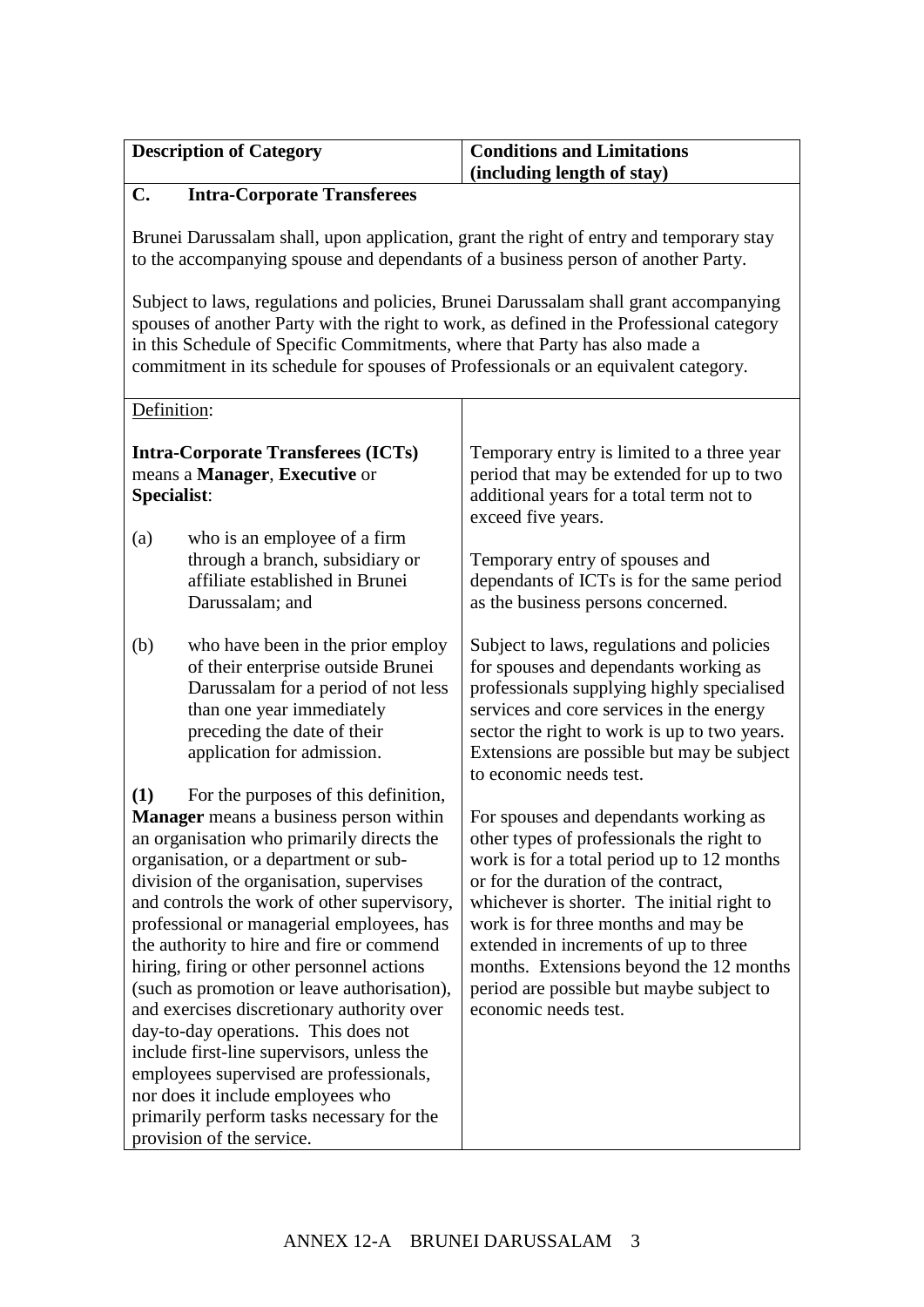**(2)** For the purposes of this definition, **Executive** means a business person within an organisation who primarily directs the management of the organisation, exercises wide latitude in decision-making and receives only general supervision or direction from higher-level executives, the board of directors or stockholders of the business. Executives would not directly perform tasks related to the actual provision of the service or services of the organisation.

**(3)** For the purposes of this definition, **Specialist** means a business person within an organisation who possesses knowledge at an advanced level of expertise and who possesses proprietary knowledge of the

equipment, techniques or management. (Specialists may include, but are not limited to, professionals).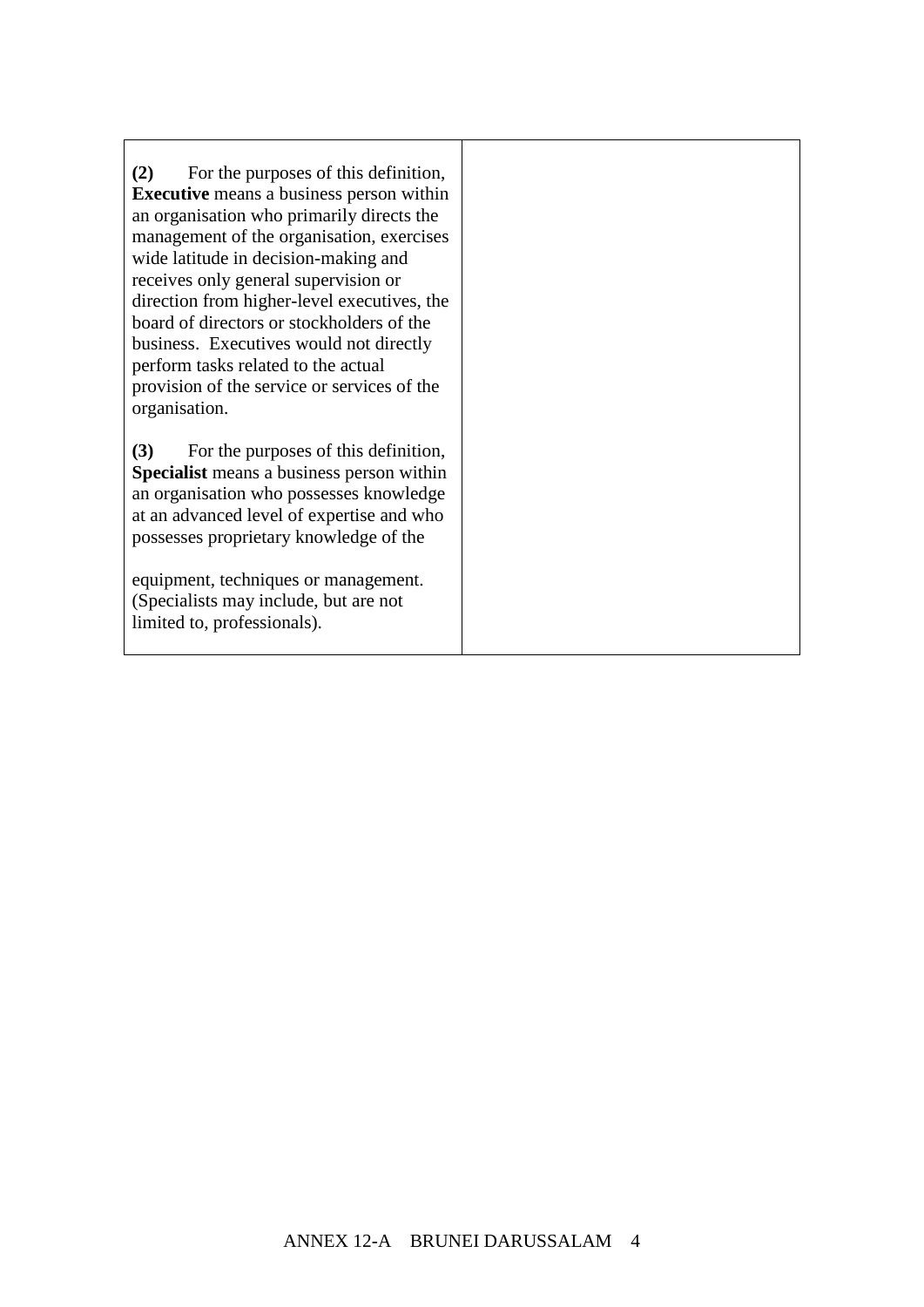| <b>Description of Category</b>                                                                                                                                                                                                          | <b>Conditions and Limitations</b><br>(including length of stay)                   |
|-----------------------------------------------------------------------------------------------------------------------------------------------------------------------------------------------------------------------------------------|-----------------------------------------------------------------------------------|
| D.<br><b>Investors</b>                                                                                                                                                                                                                  |                                                                                   |
| Definition:                                                                                                                                                                                                                             |                                                                                   |
| <b>Investors</b> means a business person who<br>seeks to make an investment or has made<br>investments in Brunei Darussalam, and<br>seeks temporary entry for the purpose of<br>dealing with any matters concerning that<br>investment. | Temporary entry is up to three months and<br>can be extended for up to 12 months. |